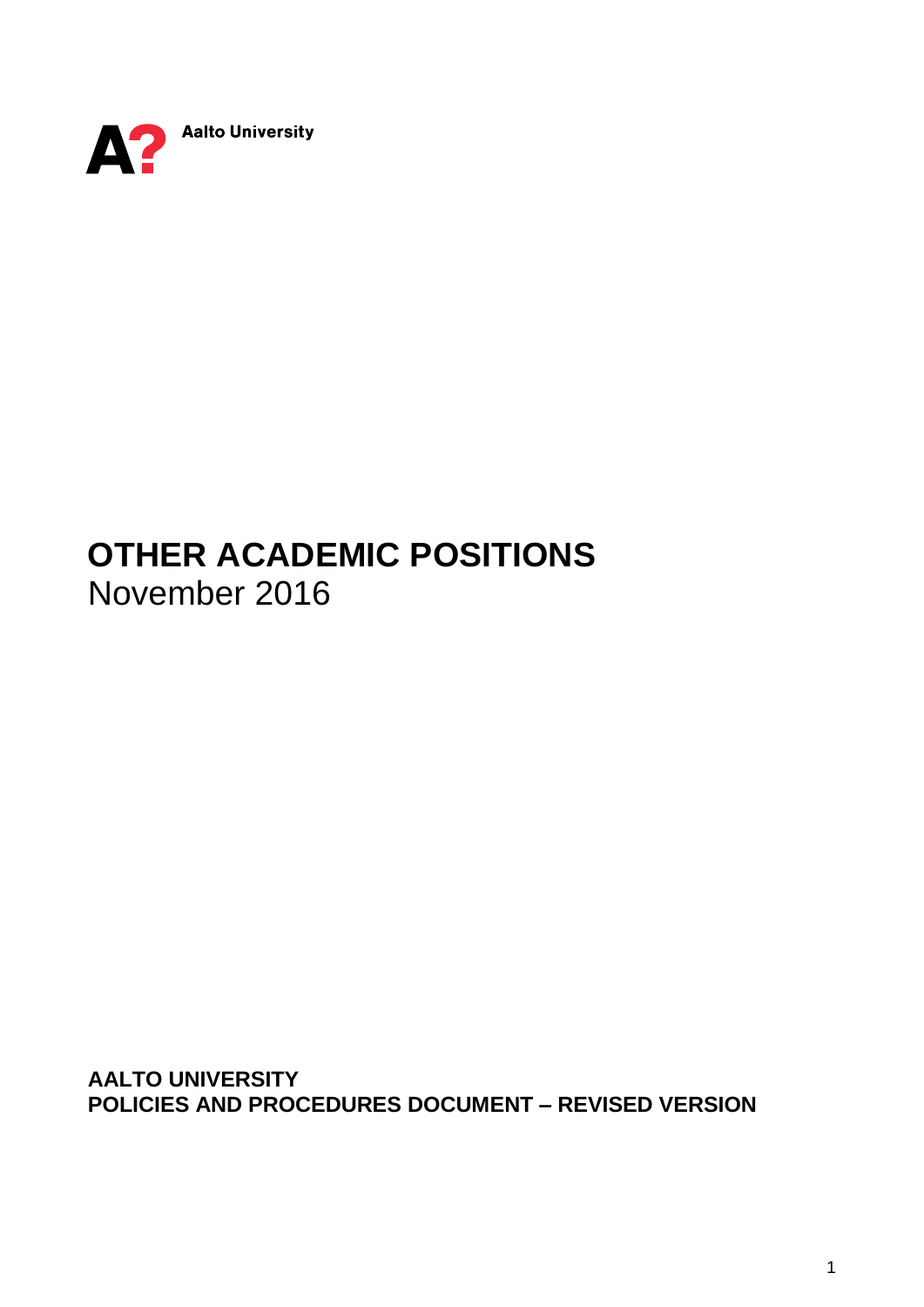| $\mathbf 1$    |                                                                       |
|----------------|-----------------------------------------------------------------------|
| 1.1.           |                                                                       |
| 1.2.           |                                                                       |
| 1.3.           | General principles of other academic positions at Aalto University  4 |
| 1.4.<br>1.4.1. |                                                                       |
| 2.             |                                                                       |
| 2.1.           |                                                                       |
| 2.2.           |                                                                       |
| 3 <sub>r</sub> |                                                                       |
| 3.1.           |                                                                       |
| 3.2.           |                                                                       |
| 4.             |                                                                       |
| 4.1.           |                                                                       |
| 4.2.           |                                                                       |
| 5.             |                                                                       |
| 5.1.           |                                                                       |
| 5.2.           |                                                                       |
| 6.             |                                                                       |
| 6.1.           |                                                                       |
| 6.2.           |                                                                       |
| 7.             |                                                                       |
| 7.1.           |                                                                       |
| 7.2.           |                                                                       |
| 8.             |                                                                       |
| 8.1.           |                                                                       |
| 9.             |                                                                       |
| 9.1.           |                                                                       |
| 10.            |                                                                       |
| 10.1.          |                                                                       |
| 10.2.          |                                                                       |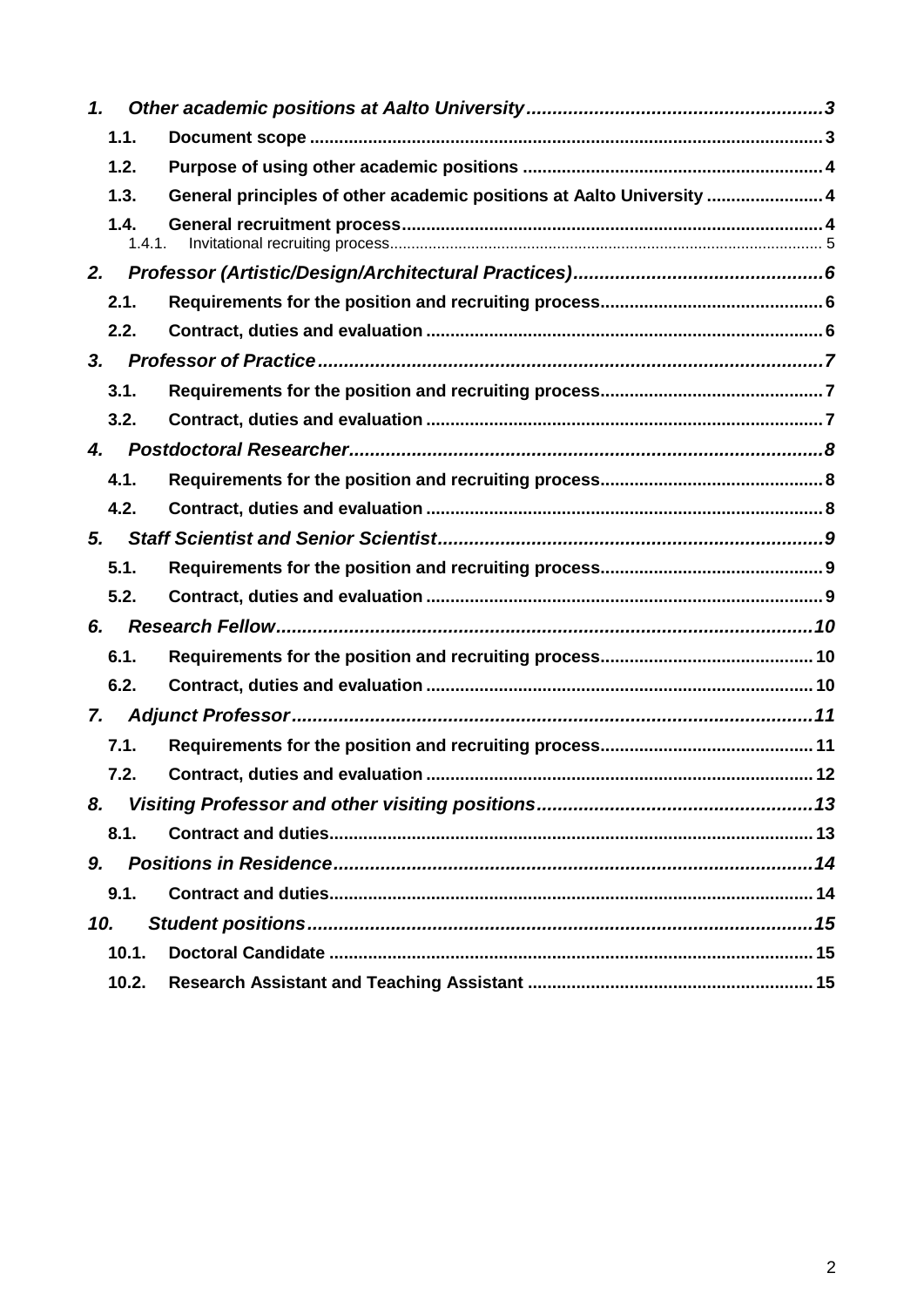## <span id="page-2-0"></span>**1. OTHER ACADEMIC POSITIONS AT AALTO UNIVERSITY**

### <span id="page-2-1"></span>**1.1.DOCUMENT SCOPE**

This document outlines the use of academic positions other than tenure track and lecturer career systems at Aalto University. Those career systems are described in separate documents.

Academic positions at Aalto University are represented in the following figure:

| <b>Assistant Professor</b><br>(1)                    | <b>Assistant Professor</b><br>(2)                                                                                        | <b>Associate</b><br><b>Professor</b> |                                                            | <b>Full Professor</b>  |                                           | <b>Aalto Distinguished</b><br><b>Professor</b> |  |
|------------------------------------------------------|--------------------------------------------------------------------------------------------------------------------------|--------------------------------------|------------------------------------------------------------|------------------------|-------------------------------------------|------------------------------------------------|--|
|                                                      |                                                                                                                          |                                      | Professor (Artistic/<br>Design/Architectural<br>Practices) |                        |                                           |                                                |  |
|                                                      | Lecturer career system                                                                                                   |                                      |                                                            |                        |                                           | <b>Professor of Practice</b>                   |  |
| <b>University</b><br>teacher                         | <b>University</b><br><b>lecturer</b>                                                                                     | <b>Senior</b>                        | <b>University Lecturer</b>                                 |                        |                                           | <b>Adjunct Professor</b>                       |  |
|                                                      |                                                                                                                          |                                      |                                                            |                        | Visiting and<br>in Residence<br>positions |                                                |  |
|                                                      |                                                                                                                          |                                      |                                                            |                        |                                           |                                                |  |
| (incl. student titles)<br>Postdoctoral<br>researcher | <b>Other academic positions</b><br>Titles supporting the development of academic competence<br>Research<br><b>Fellow</b> |                                      |                                                            | <b>Staff Scientist</b> |                                           | <b>Senior Scientist</b>                        |  |

**Figure 1.** Academic career systems at Aalto University.

In addition, this document outlines the use of visiting faculty titles and the positions in Residence.

The general principles, key aspects of contracts and the recruiting processes for other academic positions – Professor (Artistic/Design/Architectural Practices), Professor of Practice, Postdoctoral Researcher, Staff Scientist and Senior Staff Scientist, Research Fellow, Adjunct Professor, and visiting and student positions – are described here. Schools and departments are responsible for defining the exact evaluation criteria for other academic positions in line with Aalto's overall policy and on the basis of the factors considered in the recruitment and promotion reviews in the Aalto tenure track.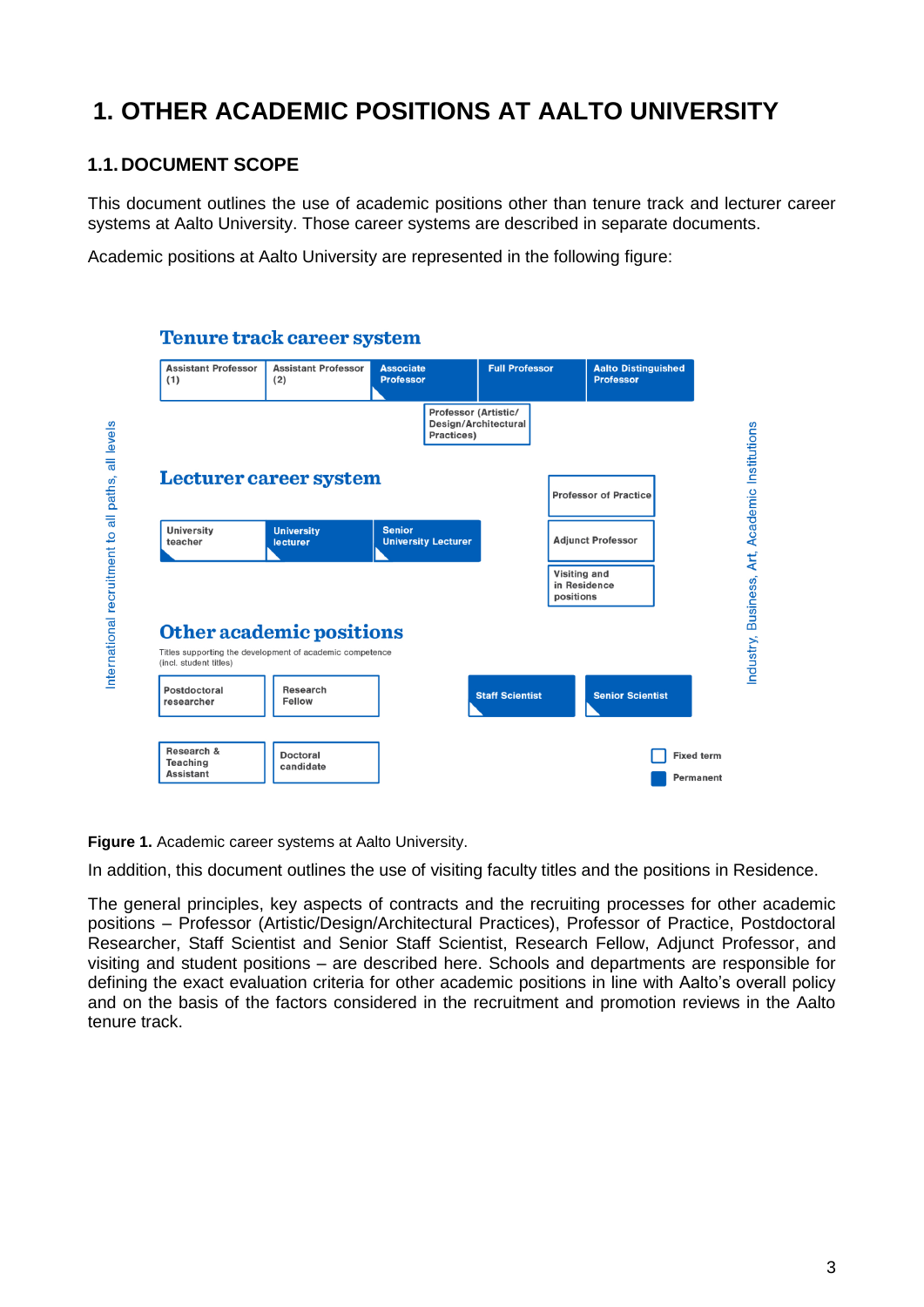#### <span id="page-3-0"></span>**1.2. PURPOSE OF USING OTHER ACADEMIC POSITIONS**

The purpose behind using other academic positions is that they enable:

- departments, schools and the university to employ individuals temporarily or permanently for special purposes on various bases (full-time, part-time, salaried and non-salaried); and
- the harmonization of academic titles used at Aalto University and related practices and expectations.

#### <span id="page-3-1"></span>**1.3.GENERAL PRINCIPLES OF OTHER ACADEMIC POSITIONS AT AALTO UNIVERSITY**

#### **A global, competitive recruiting approach**

Recruiting for other academic positions is conducted from a global employee pool. Aalto University aims to extensively and actively use current academic and professional networks and academic media advertising, and to promote the university globally. Recruiting for other academic positions is conducted through a competitive recruiting process, unless otherwise specifically decided by the school's Dean or the President of the university.

#### **The assurance of a simple, fair and transparent processes as possible**

Aalto University pays special attention to the impartial nature of recruiting, evaluations and promotions. This principle relies in using objective evaluation criteria. Aalto also applies the "one level above" approach to all decisions, that is, the closest superior never makes the final decision in recruitments, re-appointments or promotions. The factors considered in the recruitment and promotion reviews in the Aalto tenure track are applied in evaluations in so far as they are considered suitable to that position's work duties.

#### **Employment contract related matters**

Fixed-term employment contracts are used for a justified reason in accordance with the employment contract law. In a case of fixed-term contracts, the appointment shall terminate upon expiration of the stated period without a notification of nonrenewal.

The fixed-term periods for positions that support the development of academic competences (doctoral candidate, postdoctoral researcher, research fellow) may be extended for parental or other types of statutory leaves. In these cases, the person holding the position needs to inform the Head of Department of the start date and estimated duration of the leave well in advance of the leave (as advised by regulations). The minimum length of absence for extending the period is three months.

#### **Equal opportunities for all**

Aalto University encourages diverse personnel. Accordingly, Aalto University is committed to being an equal opportunity employer such that the deciding factors in personnel selection are qualifications, competence and the overall suitability for the position.

#### <span id="page-3-2"></span>**1.4.GENERAL RECRUITMENT PROCESS**

The following general recruiting process is followed in all Aalto University academic career structures except in the tenure track system and in the Professor (Artistic/Design/Architectural Practices)positions.

The competitive recruiting process consists of three phases: 1. the proposal for recruitment, 2. the review of candidates, and 3. the decision. Aalto University HR Services (HRS) provides support and service during each of these phases.

An Aalto University unit initiates the competitive recruiting process based on its strategic needs. The recruiting proposal is approved at the school level following the "one level above" principle. An HR representative assists in the process, for instance, in determining the salary level and other terms of employment.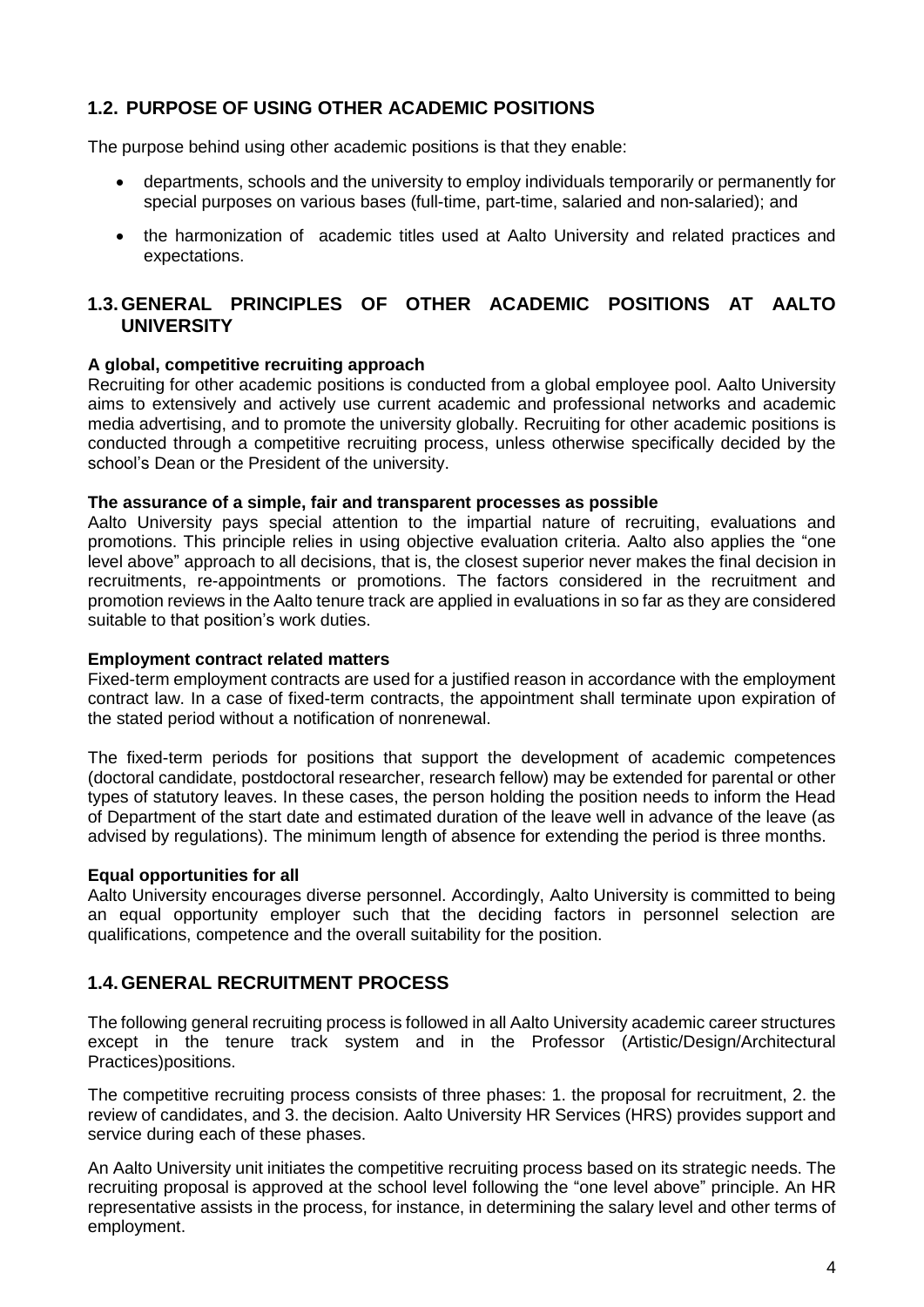In the next phase, unit representatives review the candidates with the assistance of an HR representative. After a careful pre-screening, the most promising candidates (2-5 candidates) that fulfill the criteria of the applicable position are invited for an interview. If necessary, the teaching competence of candidates is evaluated. Based on the review, the head of the hiring unit makes the recruiting proposal. The final recruitment decision is made according to the "one level above" principle based on the decision-making policies at Aalto University.

#### <span id="page-4-0"></span>**1.4.1. INVITATIONAL RECRUITING PROCESS**

Recruiting by invitation is possible in special cases (most commonly in the recruitment of postdoctoral researchers) if the Dean approves the use of invitational recruitment. The President approves the use of invitational recruitment in the case of Professor (Artistic/Design/Architectural Practices) (see section 2. "Professor (Artistic/Design/Architectural Practices),").

Recruiting by invitation follows the same procedure as the competitive recruiting process with the following exceptions:

- The use of recruiting by invitation requires that the proposed candidate is expected to clearly fulfill the requirements of the position.
- The diversity of the academic faculty must be considered when the use of recruiting by invitation is proposed.
- The decision about the use of the recruiting by invitation is made according to the "one level" above" principle based on the decision-making policies of Aalto University.

The recruitment processes and decision-making entitlements are described in more detail in connection with each academic position in this document. The implementation of the recruitment processes should follow the general guidelines outlined here.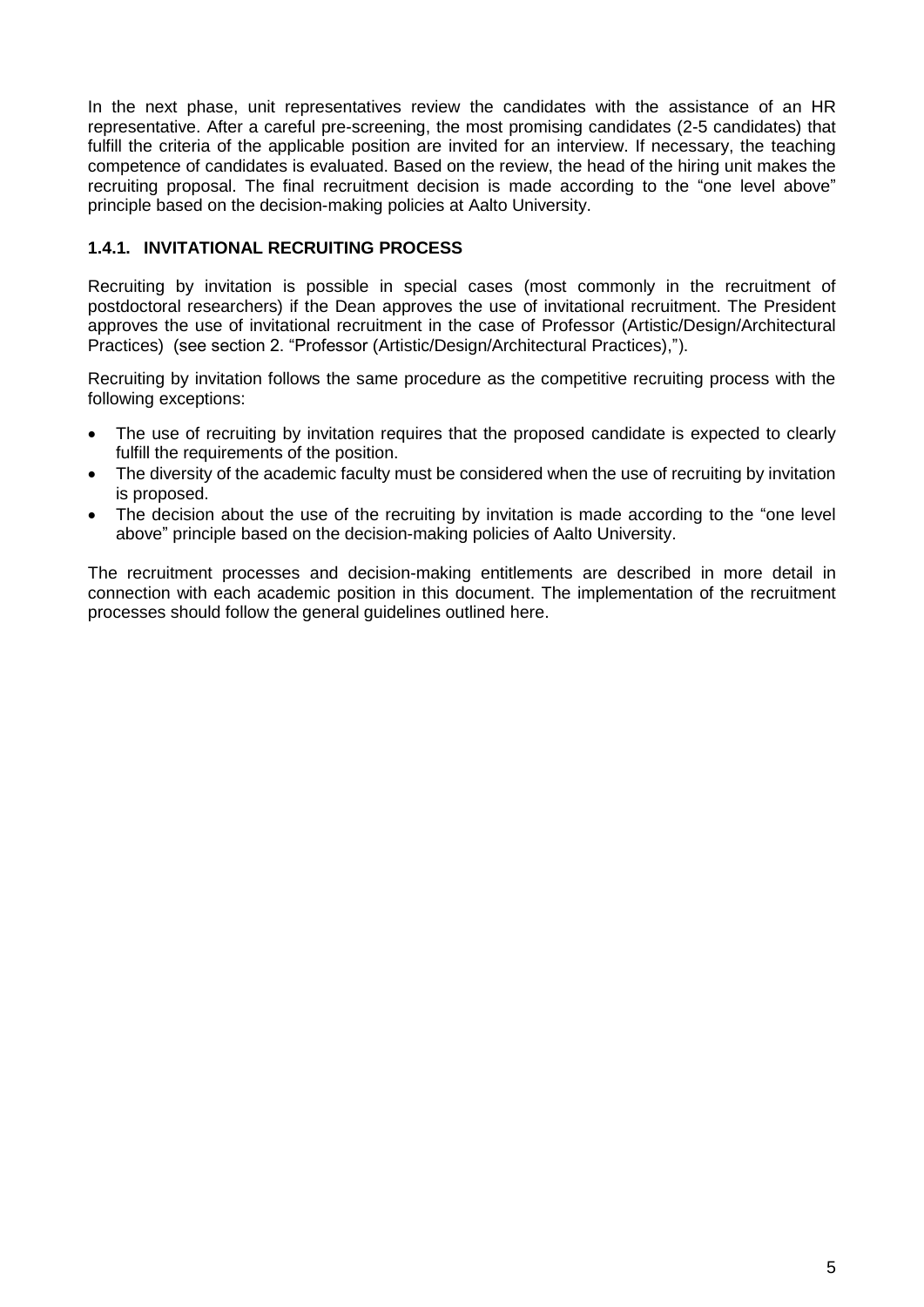## <span id="page-5-0"></span>**2. PROFESSOR (ARTISTIC/DESIGN/ARCHITECTURAL PRACTICES)**

The titles Professor (Artistic Practices), Professor (Design Practices) and Professor (Architectural Practices) provide departments with the possibility to hire highly qualified professionals to

- open new areas of teaching and research and/or artistic work, and
- re-evaluate and dynamically develop a field.

The positions are intended for the fields of art, design and architecture. The President decides on the allocation of the position. When a professor in such a position leaves, the position remains within the school, but the field must always be reconfirmed by the President (a redefinition is possible).

### <span id="page-5-1"></span>**2.1.REQUIREMENTS FOR THE POSITION AND RECRUITING PROCESS**

A Professor (Artistic/Design/Architectural Practices) is considered a professor-level position with university-level requirements and external evaluation.

A doctoral degree or comparable artistic qualifications and significant expertise in teaching and/or research/artistic and professional work are required for obtaining such a position. Furthermore, a commitment to develop the field through research and/or artistic and professional work and teaching activities is necessary.

The recruiting process follows the same procedures used in either competitive recruiting or recruiting by invitation to the tenure track with the following exceptions: the Dean makes the final decision on the recruitment and the contract is for a fixed term (without tenure). As in the tenure track procedure, the President decides whether it is appropriate to recruit by invitation. The diversity of the professorlevel faculty must be considered when recruiting by invitation is proposed. The Dean is responsible for giving specific instructions on the requirements for the position. See the tenure track policies and procedures document for more detailed information on the recruitment procedures.

The President may invite an exceptionally merited candidate to the honorary title of Aalto Distinguished Professor.

## <span id="page-5-2"></span>**2.2.CONTRACT, DUTIES AND EVALUATION**

Professor (Artistic/Design/Architectural Practice) contracts at Aalto University are granted in most cases for a term of three to five years.

Work responsibilities in research and/or artistic and professional work, teaching, and service (i.e., activity in the scientific community, academic leadership and societal interaction) are individually agreed with each candidate.

The factors considered in the recruitment and promotion reviews in the Aalto tenure track are used in applicable parts. The evaluation is based on the comprehensive assessment of the candidate in each main dimension of the work profile (research and/or artistic and professional work, teaching, and service) in accordance with the weight of the dimensions in the candidate's work profile. See the tenure track policies and procedures document for more detailed information.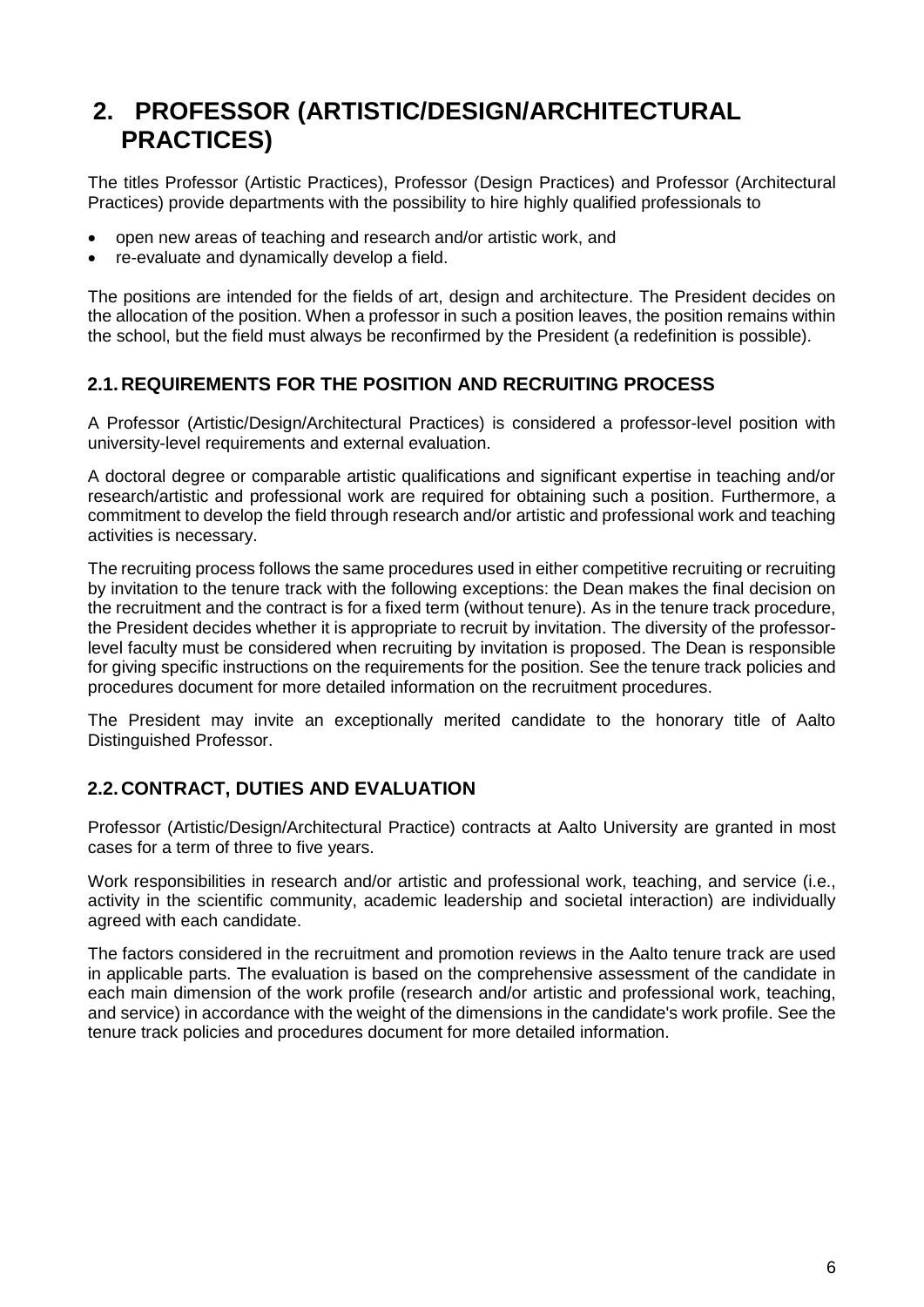## <span id="page-6-0"></span>**3. PROFESSOR OF PRACTICE**

The Professor of Practice -position provides an opportunity to engage qualified, business or public sector leaders and experts with academic background to Aalto University for special purposes.

The title acts as a mechanism through which practical expertise and societal knowledge transfers to the university community. The position is allocated by the school and the Dean decides on the position.

#### <span id="page-6-1"></span>**3.1.REQUIREMENTS FOR THE POSITION AND RECRUITING PROCESS**

The Dean is responsible for specifying the requirements and the recruitment process for Professor of Practice positions in each Aalto School.

### <span id="page-6-2"></span>**3.2.CONTRACT, DUTIES AND EVALUATION**

Work responsibilities in research and/or artistic and professional work, teaching, and service (i.e., activity in the scientific community, academic leadership and societal interaction) are individually agreed with each candidate, however, the emphasis is on the teaching duties.

The Professor of Practice position is a fixed-term (full-time or part-time) position, for which contracts are mostly made for three to five years.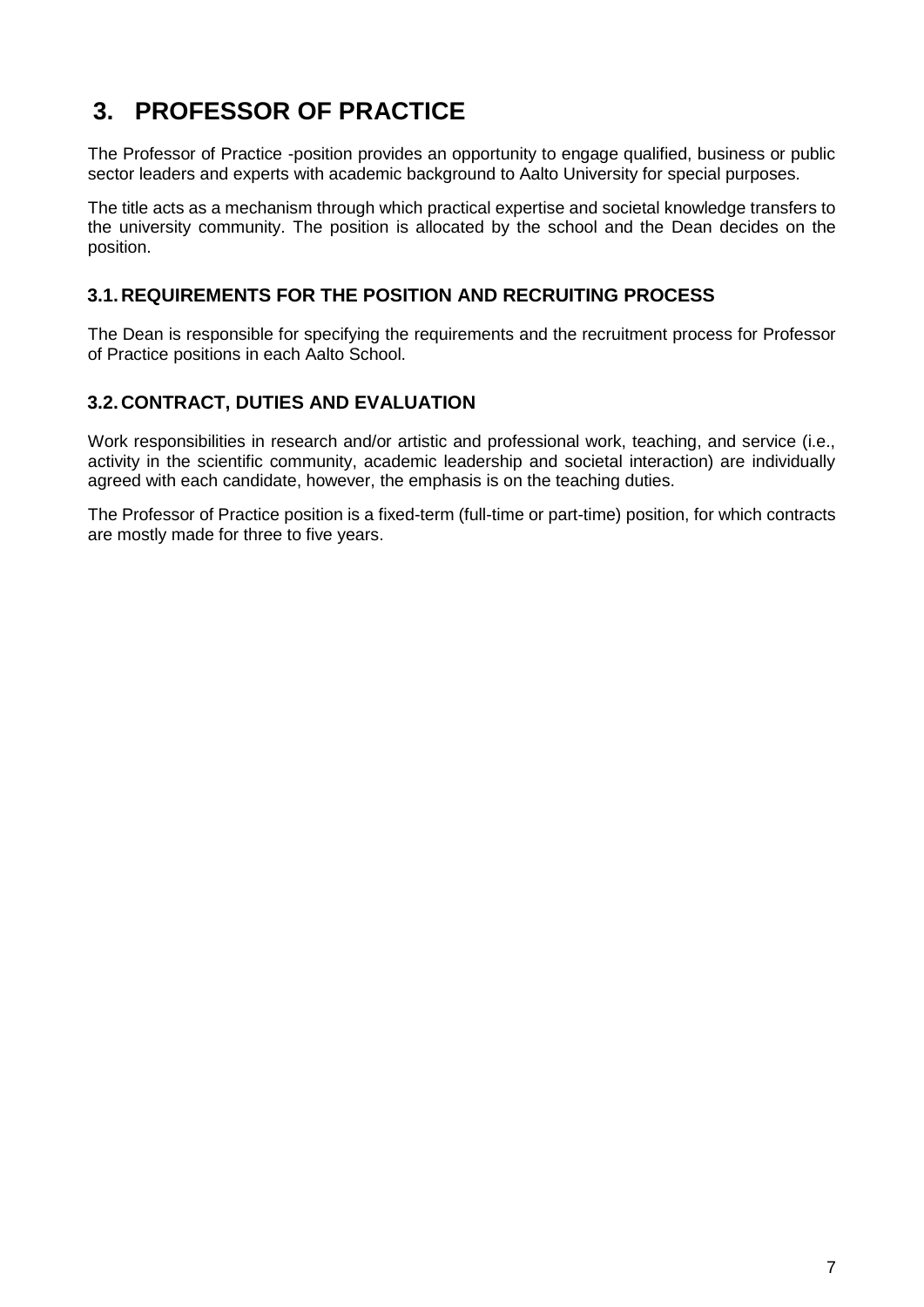## <span id="page-7-0"></span>**4. POSTDOCTORAL RESEARCHER**

The title "Postdoctoral Researcher" provides an opportunity to highly qualified, recent doctoral graduates to mature as researchers.

### <span id="page-7-1"></span>**4.1.REQUIREMENTS FOR THE POSITION AND RECRUITING PROCESS**

Qualified candidates for postdoctoral positions hold a doctoral degree in the field relevant to the position. Successful candidates also demonstrate evidence of high quality research work. Special attention is paid to the duration (efficiency) of doctoral studies and the international experience of the candidate. Further, applicants are normally expected to be at the early stages of their academic career (0-5 years after receiving the doctoral degree, excluding possible parental leaves and similar issues) and to show potential of reaching the next level of their academic career within the contract term. A research plan covering the postdoctoral period is required.

The recruiting process follows the competitive recruiting process described in section [1](#page-2-0) of this document. If considered appropriate, the department may use a nomination committee assigned by the Dean, which reviews the candidates and makes a proposal on recruit(s). The final recruiting decision is made according to the "one level above" principle based on the decision-making policies of Aalto University.

Recruiting by invitation follows the same procedure as the competitive recruiting process with the exceptions described in section [1.4.](#page-3-2)

#### <span id="page-7-2"></span>**4.2.CONTRACT, DUTIES AND EVALUATION**

Postdoctoral Researcher contracts at Aalto University are granted for a term of one to five years depending on the department-, school- and university-level strategy and available funding.

Postdoctoral positions are designed to enable outstanding early career researchers to strengthen their research and teaching experience, which improves their prospects for obtaining a tenure-track position or otherwise advance their academic career. Therefore, the majority of work time is allocated for research and/or artistic work. The general work time allocation follows the general university level recommendations for Assistant Professors (1<sup>st</sup> term) on the Aalto University tenure track. However, flexibility is allowed, meaning that teaching and service requirements may be negotiated separately with each Postdoctoral Researcher.

Also, the evaluation criteria follow the university-level evaluation criteria set for Assistant Professors (1<sup>st</sup> term). The factors considered in the recruitment and promotion reviews in the Aalto tenure track are used in applicable parts since the appointment is temporary. The evaluation is based on the comprehensive assessment of a candidate in each main dimension (research and/or artistic and professional work, teaching and service) based on its weight in the work profile.

A postdoctoral research period serves as a phase in the career when competencies are developed and merits are gained for the advancement of the academic career. With this in mind, Aalto University aims to provide Postdoctoral Researchers competence development support similar to that offered for Assistant Professors (1<sup>st</sup> term) on the Aalto University tenure track.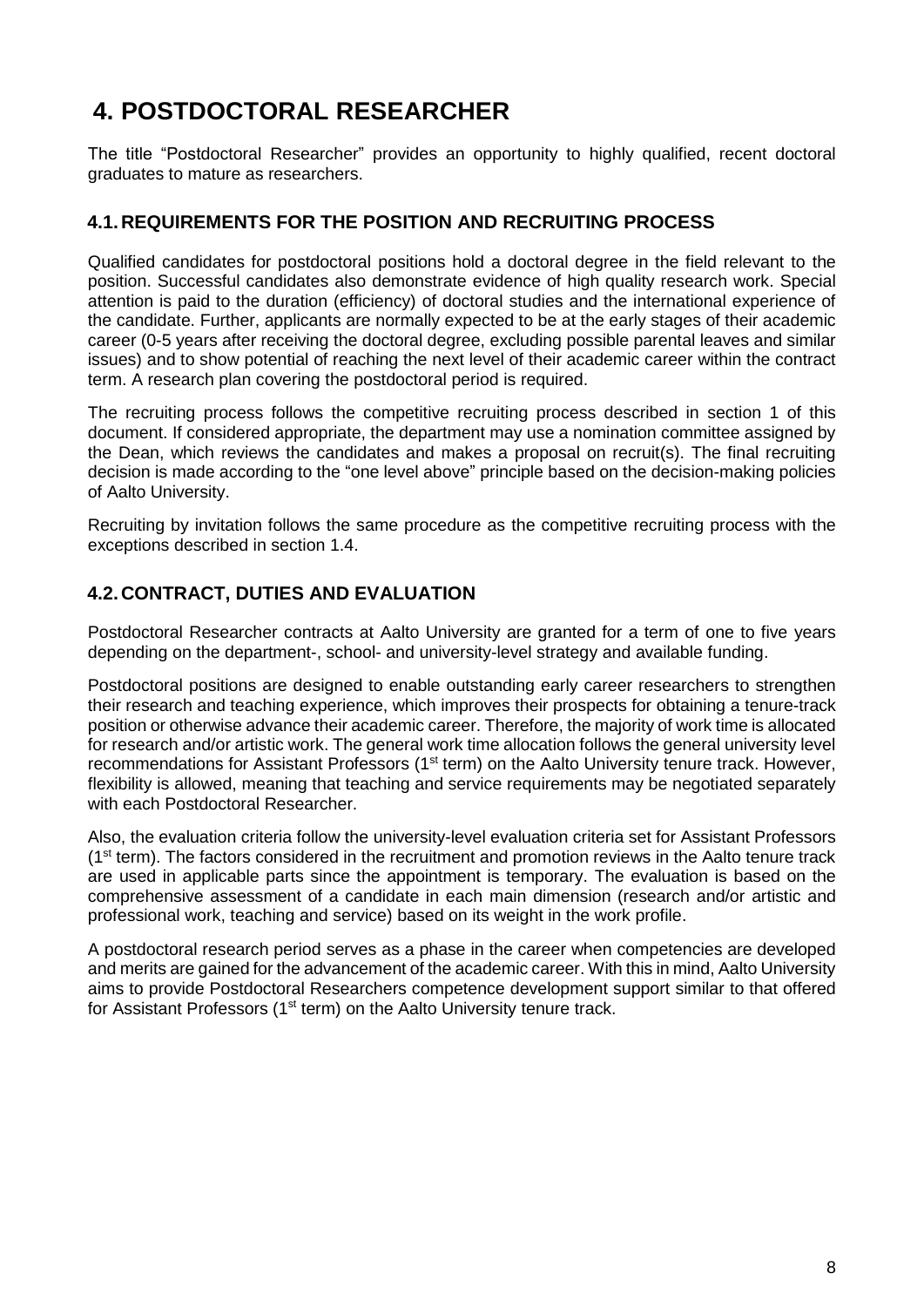## <span id="page-8-0"></span>**5. STAFF SCIENTIST AND SENIOR SCIENTIST**

Staff Scientist and Senior Scientist are positions for academics focusing on specialized tasks in research and/or artistic work. These positions support the work of tenure track and lecturer career systems personnel, Professors of Practice, and Postdoctoral Researchers that form the main body of the research and teaching personnel of Aalto University's schools and departments. Staff Scientists and Senior Scientists contribute to the research agenda of the main research and teaching personnel. Typically these positions are connected to the use and development of research infrastructures and complex research equipment or support the main academic faculty through their specialist expertise in methodology or other areas.

### <span id="page-8-1"></span>**5.1.REQUIREMENTS FOR THE POSITION AND RECRUITING PROCESS**

Qualified candidates for Staff Scientist and Senior Scientist positions hold a doctoral degree (or comparable artistic qualifications) in the field relevant for the position, possess special expertise in research and/or an artistic field, and demonstrate evidence of successful research and/or artistic work. In addition to these, considerable academic merits are required for Senior Scientist positions. If the position is based on artistic qualifications, the titles used are Staff Designer/Artist/Architect and Senior Designer/Artist/Architect.

The recruiting process follows the competitive recruiting process described in section [1.4](#page-3-2) of this document. If considered appropriate, the department may use a nomination committee assigned by the Dean, which reviews the candidates and makes a proposal on recruitment. The Dean makes the final recruiting decision.

Recruiting by invitation follows the same procedure as the competitive recruiting process with the exceptions described in section 1.4.

## <span id="page-8-2"></span>**5.2.CONTRACT, DUTIES AND EVALUATION**

Staff Scientist and Senior Scientist contracts are made for either fixed terms or permanently. Fixedterm contracts are made for one to five years and are renewable once in special cases, depending on the strategic needs of the department or unit and funding.

The personal work profile is set in accordance with the strategic needs of the school and the hiring unit. This also includes both teaching and service tasks as appropriate.

The factors considered in the recruitment and promotion reviews in the Aalto tenure track are used in applicable parts for these positions. The evaluation is based on the comprehensive assessment of the candidate in each main dimension (research and/or artistic and professional work, teaching and service) based on its weight in the work profile. (See the tenure track policies and procedures document for more detailed information.)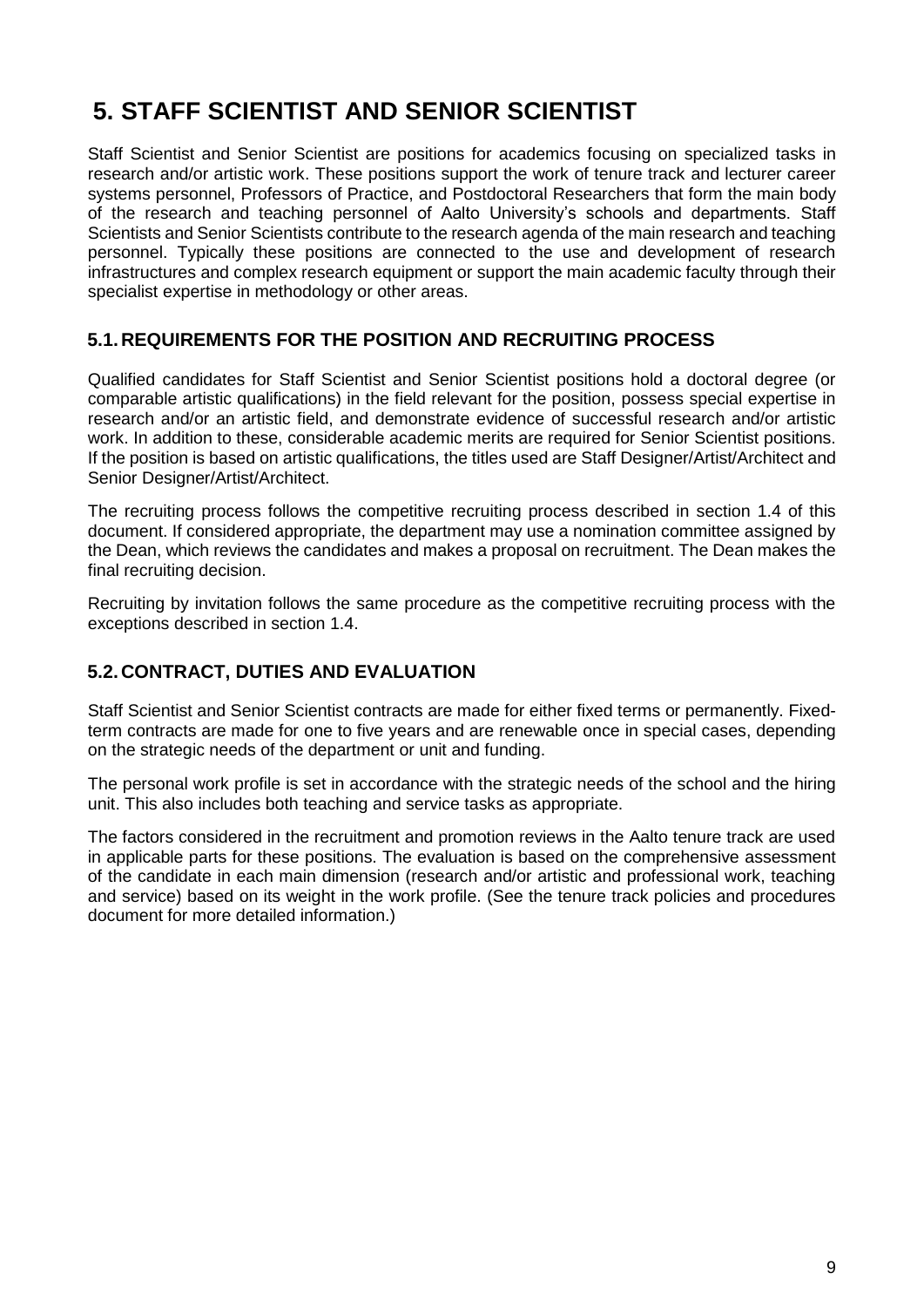## <span id="page-9-0"></span>**6. RESEARCH FELLOW**

The title of "Research Fellow" may be used for qualified researchers who are developing further academic competence to advance their academic career and who already have significant postdoctoral research experience.

### <span id="page-9-1"></span>**6.1.REQUIREMENTS FOR THE POSITION AND RECRUITING PROCESS**

Qualified candidates for Research Fellow positions hold a doctoral degree in the field relevant to the position, and they have already acted as postdoctoral researchers mainly at another university. They also have developed their research and teaching competence, and the academic community has recognized their scholarly contributions. In principle, the Research Fellow position is not a continuation of the postdoctoral research period for Aalto Postdoctoral Researchers.

The recruiting process follows the competitive recruiting process described in section [1.4](#page-3-2) of this document. Open competitive recruiting for Research Fellow positions is highly recommended. If considered appropriate, the department may use a nomination committee assigned by the Dean, which reviews the candidates and makes a proposal on recruitment. The Dean makes the final recruiting decision.

Recruiting by invitation follows the same procedure as the competitive recruiting process with the exceptions described in section 1.4.

### <span id="page-9-2"></span>**6.2.CONTRACT, DUTIES AND EVALUATION**

Research Fellow contracts are made for a fixed term of one to five years. A fixed-term contract as a Research Fellow is not renewable. The candidate should already plan their future academic career after the Research Fellow period when the appointment as Research Fellow is agreed.

The work profile for Research Fellow is set in accordance with the strategic needs of the school and the hiring unit. This also includes both teaching and service tasks as appropriate.

The factors considered in the recruitment and promotion reviews in the Aalto tenure track are used in applicable parts for these positions. The evaluation is based on the comprehensive assessment of the candidate in each main dimension (research and/or artistic and professional work, teaching and service) based on its weight in the work profile. (See the tenure track policies and procedures document for more detailed information.)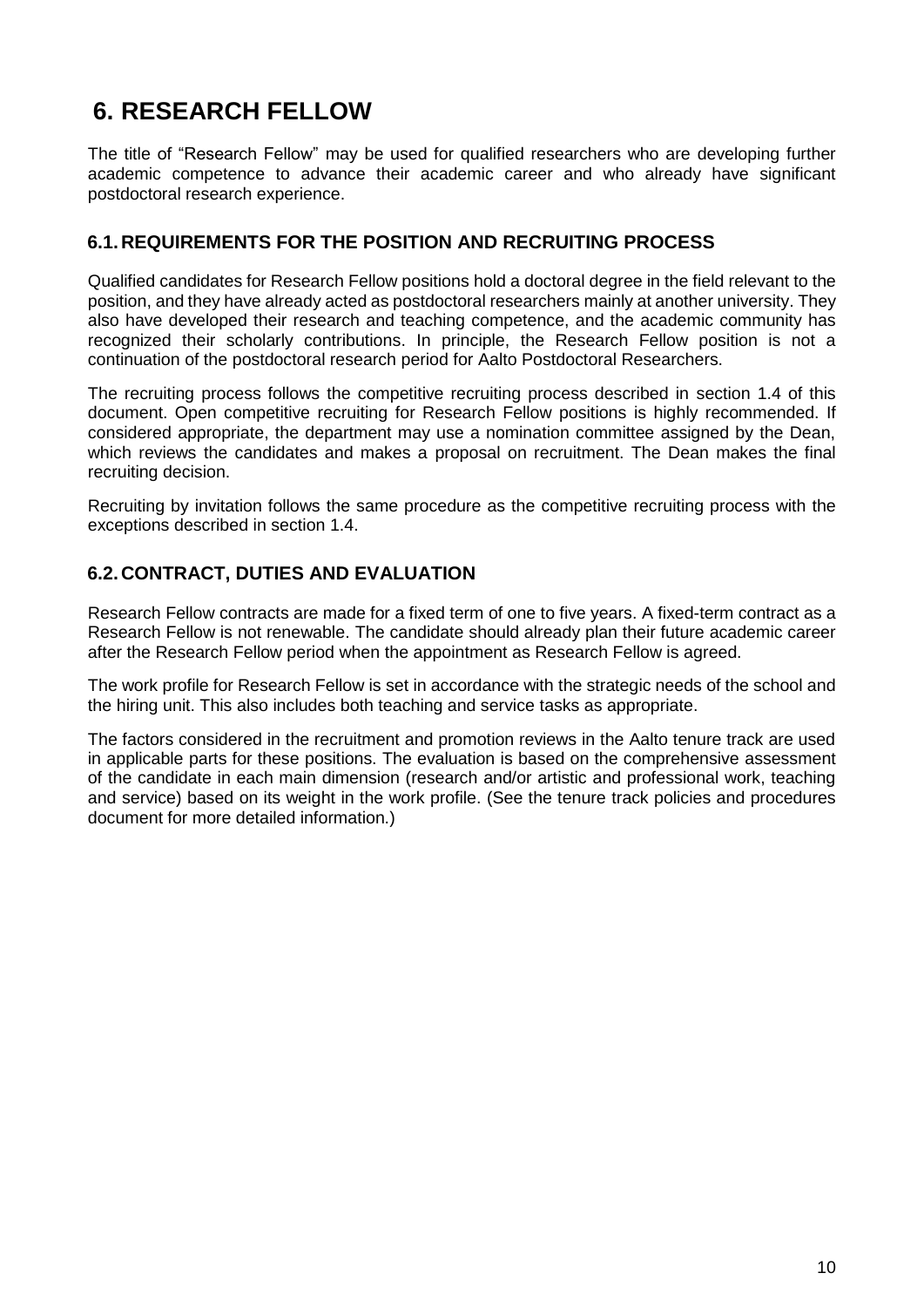## <span id="page-10-0"></span>**7. ADJUNCT PROFESSOR**

The title of "Adjunct Professor" is a contract-based, fixed-term appointment (maximum of five years). The position is intended for persons external to Aalto University who are employed on a part-time basis and whose qualifications have been assessed against the factors considered in the recruitment and promotion reviews in the Aalto tenure track. The Adjunct Professor position allows highly qualified researchers to engage in teaching.

The title of Adjunct Professor is part of the other academic positions of Aalto University. It is distinct from the honorary title of Docent (*dosentti* in Finnish). The policies and procedures concerning the title of Docent are described separately.

### <span id="page-10-1"></span>**7.1.REQUIREMENTS FOR THE POSITION AND RECRUITING PROCESS**

The requirements for Adjunct Professor follow the criteria set for Associate Professors on the Aalto University tenure track. The minimum requirements for the title of Adjunct Professor are: 1. excellence in research and/or artistic work and high quality teaching, or 2. excellence in teaching and high quality research and/or artistic work. It is recommended that those working as Adjunct Professors should have a professional profile supporting the strategic focus areas of Aalto University and its schools. Applicants are externally evaluated based on the tenure track evaluation criteria set for at least the Associate Professor level. (See the tenure track policies and procedures document for more detailed information.)

The title of Adjunct Professor is granted on the basis of invitation. The process of appointment by invitation applied to Adjunct Professors is a simplified version of that used for tenure track professors. The Dean makes the final appointment decision based on the proposal by the Head of Department. The process proceeds as follows.

#### **Step 1**

The Head of Department proposes to the Dean that a recruitment process is to be started. The proposal includes:

- arounds for appointment by invitation,
- field of the professorship,
- merits of the person to be invited,
- other matters, and
- composition of a departmental committee (2-3 professors of the department).

#### **Step 2**

The Dean approves the use of appointment by invitation and the field of the professorship for the person to be invited to the position of Adjunct Professor.

#### **Step 3**

The departmental committee, appointed by the Dean, launches the review process:

- the departmental committee collects the necessary material;
- the departmental committee asks for expert reviews (at least 2 experts); and
- the candidate visits the university, their teaching competence is verified and they are interviewed by the departmental committee.

#### **Step 4**

On the basis of the evaluation of the candidate's merits and competence, the departmental committee puts forward a proposal to the Dean for inviting the person to an Adjunct Professor position.

#### **Step 5**

The Dean makes the recruitment decision after consulting the School Tenure Track Committee.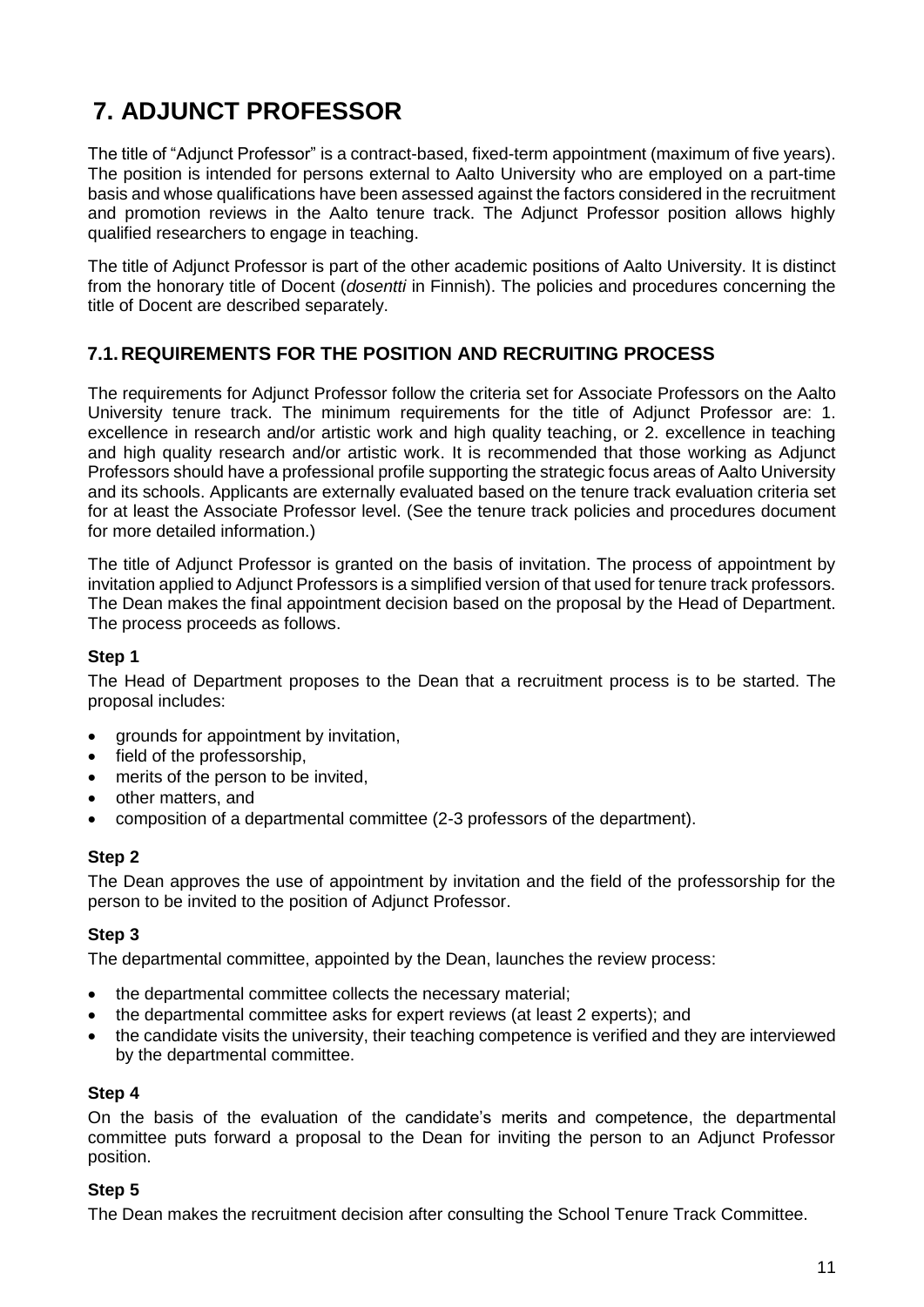### <span id="page-11-0"></span>**7.2.CONTRACT, DUTIES AND EVALUATION**

The appointments for Adjunct Professors may be with or without pay and shall be made for a stated period of time not exceeding five years. If the contract is without pay, Adjunct Professors are paid separately based on their contribution to the department, school or Aalto University as a whole. The percentage of working time allocated to Aalto University duties is agreed with the person appointed as Adjunct Professor. The typical percentage of working time allocated to Aalto University duties is, for example, 20%.

Reappointment for an Adjunct Professor is possible if it is still considered beneficial for the department, school or the university. The decision is made after careful judgment of the person's results during the last Adjunct Professor term.

An individual with the Adjunct Professor title shall be given those privileges commensurate with the individual's contributions to the department, school or Aalto University as a whole as determined by the Dean.

Evaluation criteria for appointments with the title of Adjunct Professor correspond to the criteria set for at least the Associate Professor level in the Aalto University tenure track. (See the tenure track policies and procedures document for more detailed information.)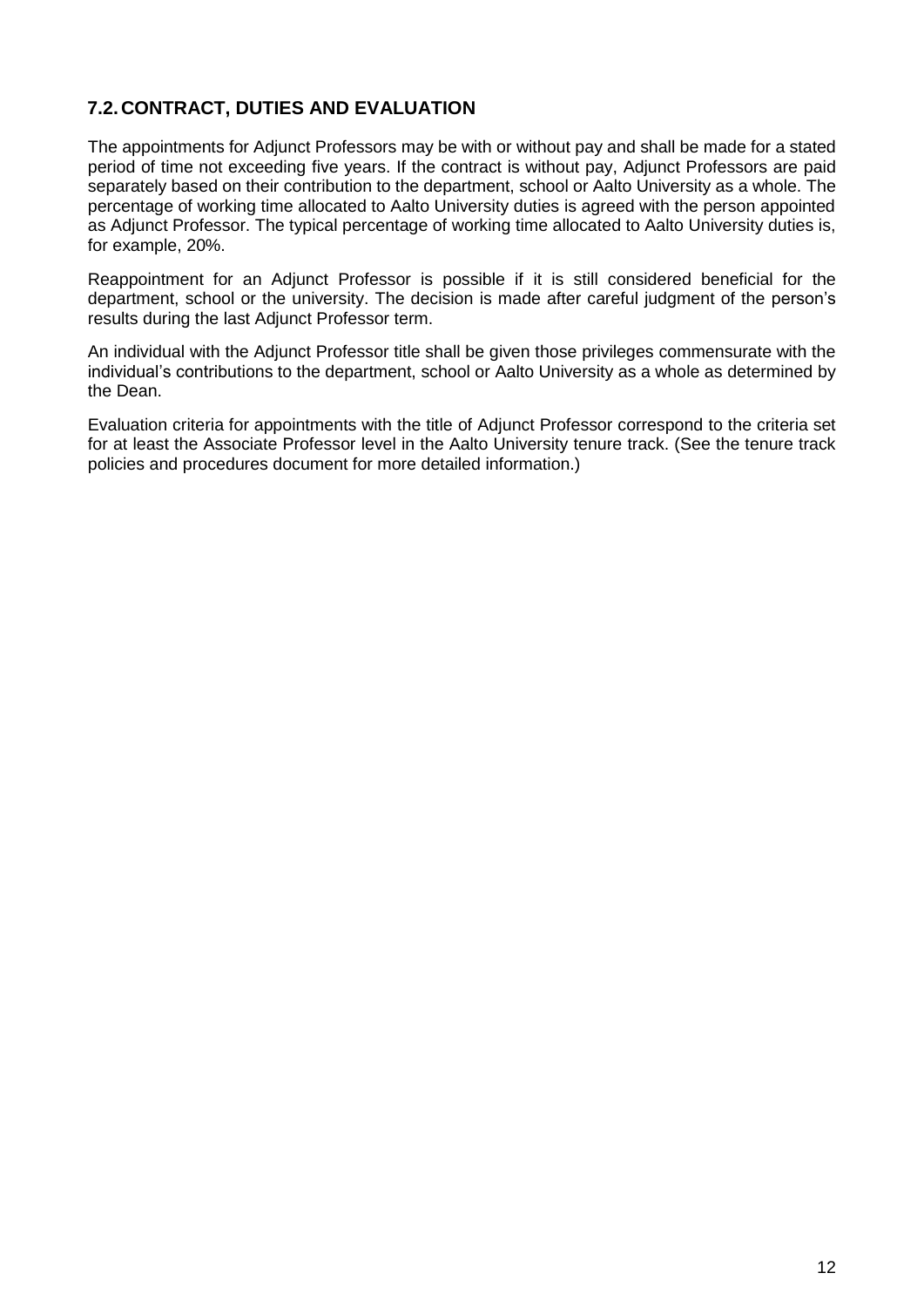## <span id="page-12-0"></span>**8. VISITING PROFESSOR AND OTHER VISITING POSITIONS**

As a general rule, individuals holding a professor position at their home institutions are given the title of Visiting Professor, visiting doctoral candidates at Aalto University the title of Visiting Doctoral Candidate, and other visiting teachers, researchers and/or artists the title of Visiting Scholar or Visiting Artist. Exceptionally, the title "Visiting Professor" may also be given to a recognized scholar who has previously held the post of professor at another university or institute.

Nominations for visiting positions are accepted according to the "one level above" principle and based on the decision-making policies of Aalto University, with the exception of Visiting Professor, in which case the Dean makes the final decision.

### <span id="page-12-1"></span>**8.1.CONTRACT AND DUTIES**

The contracts for visiting positions may be with or without pay and shall be for a stated period of time. Renewals of contracts for visiting positions are possible.

Funding for a Visiting Professorship is agreed in each separate case and accepted by the Dean. As a general rule, Visiting Professors are paid separately based on their contribution to the department, school or Aalto University as a whole. Visiting Professors shall be given other privileges commensurate with the individual's contributions. Visiting Professors may be paid travel expenses and accommodation in accordance with the rules of Aalto University. Each Visiting Professor is provided with office support.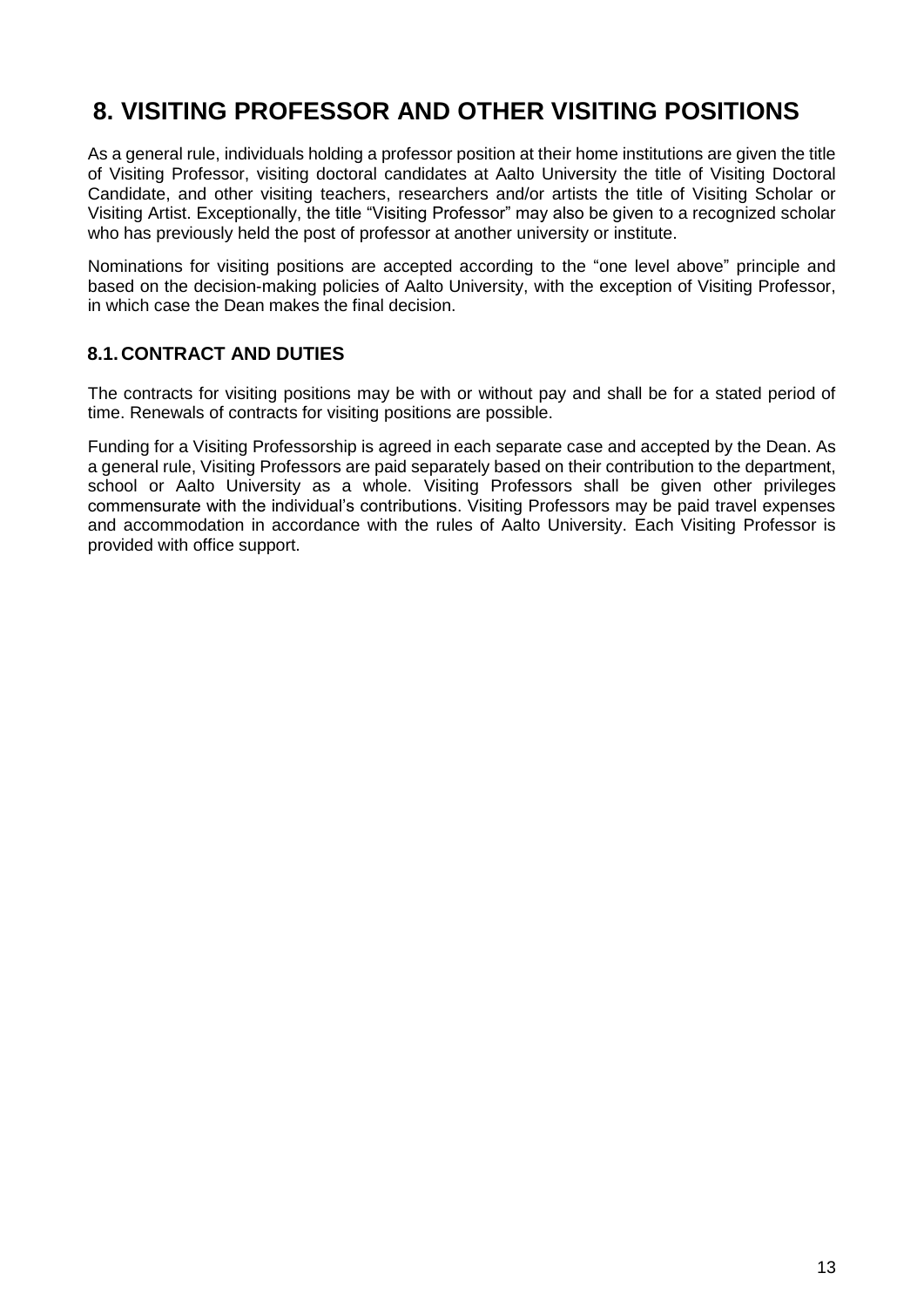## <span id="page-13-0"></span>**9. POSITIONS IN RESIDENCE**

The position in Residence may be given to a distinguished senior executive, an academic leader, or a distinguished expert or artist who has been invited to Aalto University for a specified purpose. These purposes include building new education modules, developing business relationships, or comparable qualified developing of scientific or artistic collaboration. The Residence position is fixed term depending on available, mainly external, funding.

The position may be conferred upon an individual with significant merits.

Nominations are accepted by the Dean based on the proposal by the Head of Department or unit.

### <span id="page-13-1"></span>**9.1.CONTRACT AND DUTIES**

The position shall be given only for a fixed period of time, not exceeding three years. The position is typically half-time, giving the person an opportunity to practice other activities. Besides salary, the person can be provided with support for travelling and other expenses.